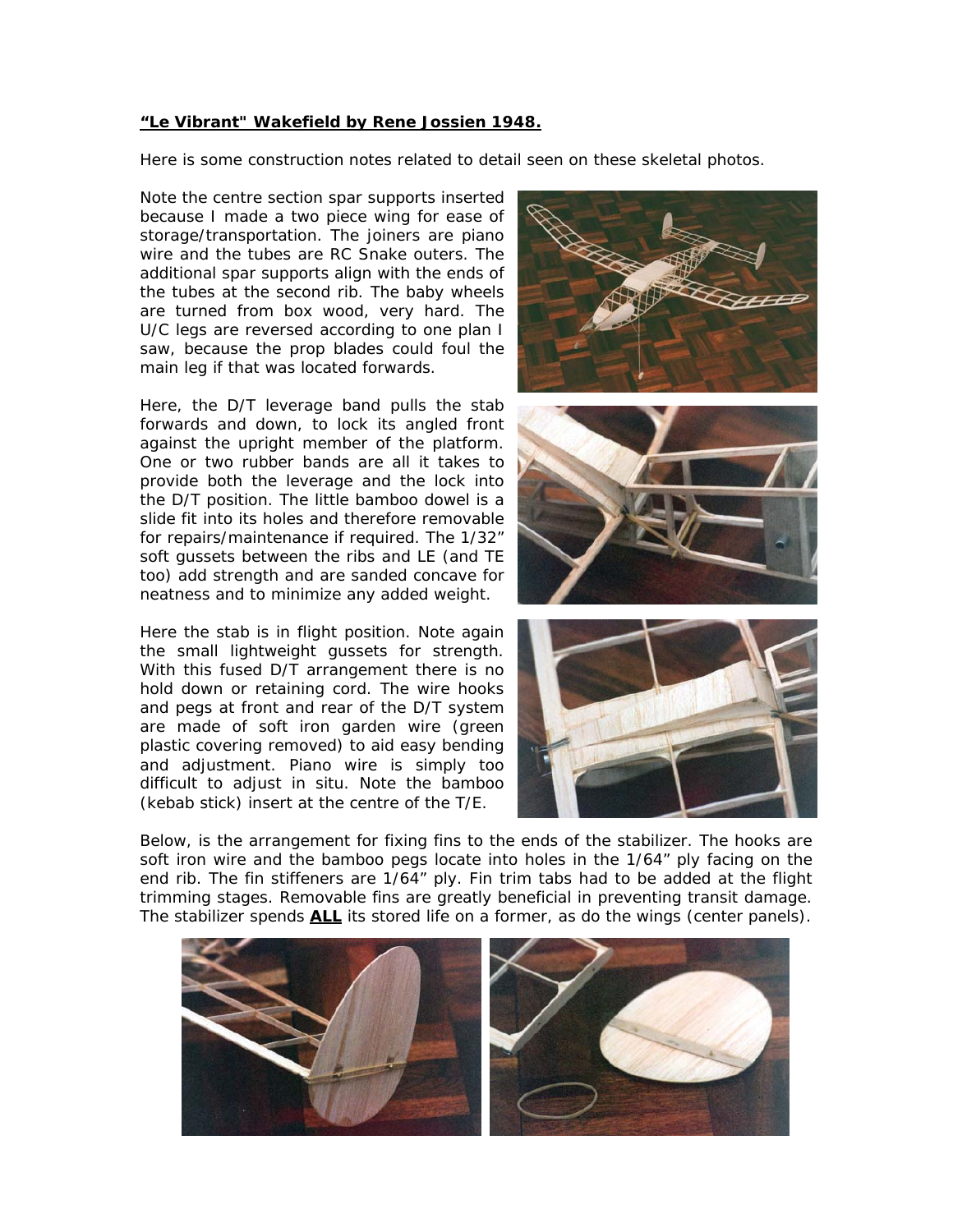Th is shows the complete tail-plane assembly in full D/T mode. When built, the D/T w as operated by a fuse in the rear snuffer tube. Subsequently the model has been fitted wi th a Tomy timer, at the CG, with a D/T holddown line but the line is not used in a retaining function when the D/T is deployed. This is a very secure system and does not accidentally disassemble in flight or D /T mode. Just seen on the inside of the rear motor peg support is a small 1/64" ply plate to prevent long term wear of the holes.



This is the prop assembly in fully folded position. The loose band at the front aids positive folding and the blades are strengthened with ply facings at the root. The nose-block is cross-grain laminations of soft 1/8" sheet. The prop shaft is 14 swg piano wire and the outriggers are 16 swg. Not very clear in the photo is a compression spring on the shaft and a thrust race between it and the nose-block which has ply front and rear facings. The prop stop is a brass wood screw in the rear face acting directly on the hook.



eventually turned out to be a big mistake because after about 5 years the blades warped dramatically to cause serious unresolved flight problems. Eventually this was resolved by replacing the blades with carved units. The coup de gras, just about visible, are the bamboo laminated edge protections. Ah, the miracle of Cyano! The prop blades are (were) two laminations of dissimilar wood (as can be clearly seen) molded around a 6" diameter stone ja r, 15 degrees to the vertical. This

Here is the plug-in U/C. The main rear leg is 16 swg piano wire and the front support is 18 swg. The tubes are brass but are buried with an extra spacer so that the heaviest D/T landing onto concrete will not cause damage. Gussets help too. Note that the tip of the blade is just shy of the front support and as such does not foul the U/C when folded. Some versions of the plan show the main leg to the front and because of its forward rake, it was fouled by the folding blade. I found out by making the wrong set first.

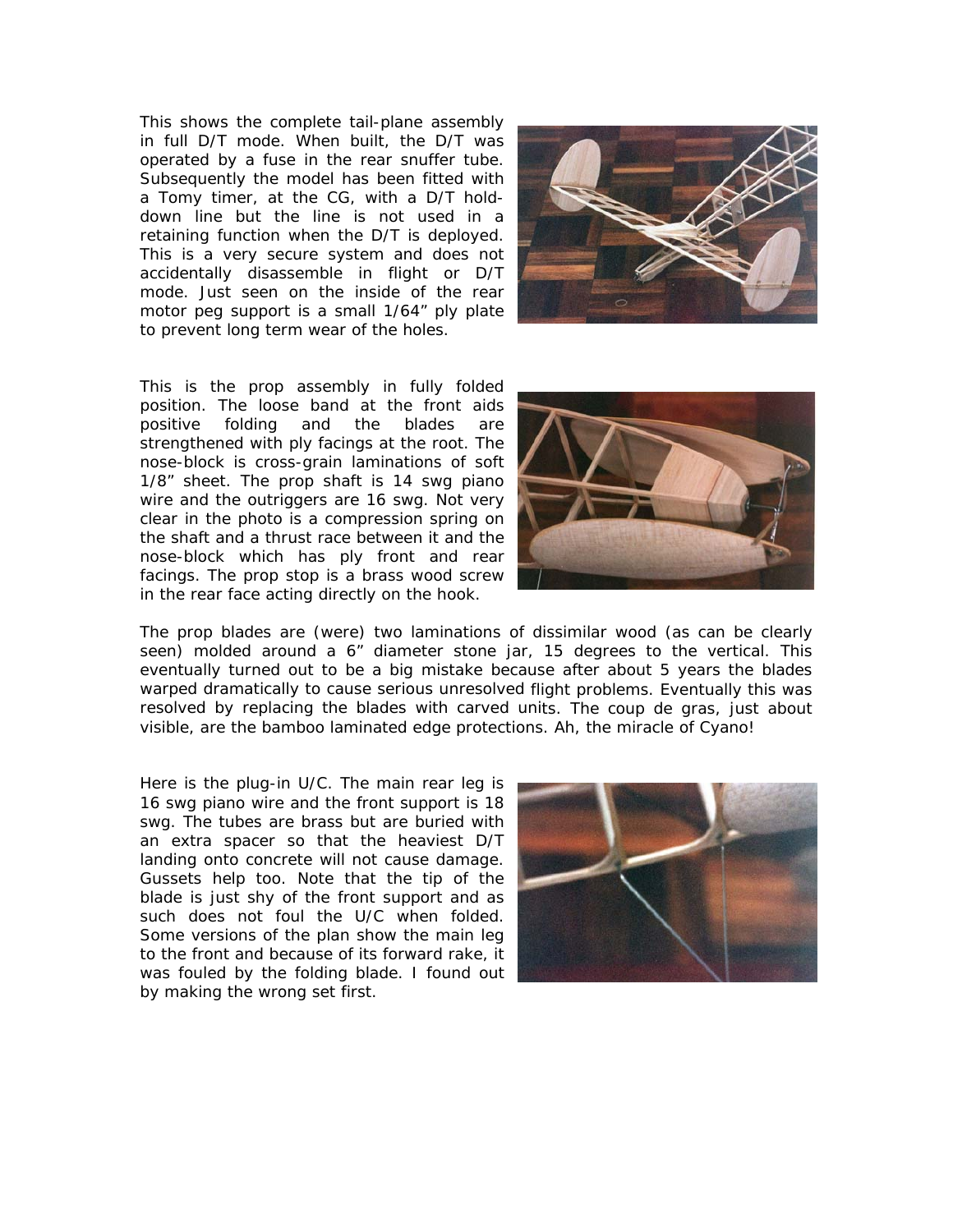The wing is faired at the centre by a removable bonnet. Not seen here, but this was eventually secured by 8 tiny soft iron wire hooks and two small rubber bands. Later in the life of the model, a retaining box just behind the bonnet housed the radio tracking bug. Seen here again are the concave gussets from soft 1/32" sheet between ribs and T.E. and L.E. Note the removable bamboo wing pegs can be varied in position for trimming CG due to the sets of holes at 1/4" intervals.



of the wing joiner tubes for maximum effect. For the record, the wing was built in one piece with two 1/8" centre ribs, 1/64" apart, after the complete spruce spar was constructed flat on a board with hyper accurate scarf joints. Note just how thin the designer chose his wing section. For 1948, it's a French thing! The ribs were slid on to one centre section first and the L/E and T/E added flat to the board at that stage. When the first inner panel was complete its tip panel was constructed the same way. Then the other side the same. The joiner tubes, made from RC snake outers, were then let in to the dihedral break, already accurately established. The wings were then separated by a razor saw between the two centre ribs. The two centre bays are The centre spar local strengthening supports ca n just be seen to start from the ends sheeted. This method gives absolute accuracy to dihedral breaks and tube location.

To put things into context and to wrap up this essay here are three more photos and a pen sketch of my "Le Vibrant" from 1993 to current.





The photo to the right is from 1996, when "LE Vibrant" won the 1996 Sam35 8oz Nationals with a storming set of flights. She was on rails that year. The snapper sent prints to Rene Jossien in France who kindly endorsed the photo and matched it with a print of him holding his own version. It was indeed an honor to receive his felicitations. The man was, literally, a "saint" (tee-hee!).

Eurochamps in the same year. From this table the model flew low and right for 100 feet before zooming. From the ground it does not misbehave. Weird or wot?? Trouble is , at these champs the table was "de rigueur" and with the peri-track infested with cars, choice was limited. The other photo sees me ROG at the 1066 Middle Wallop